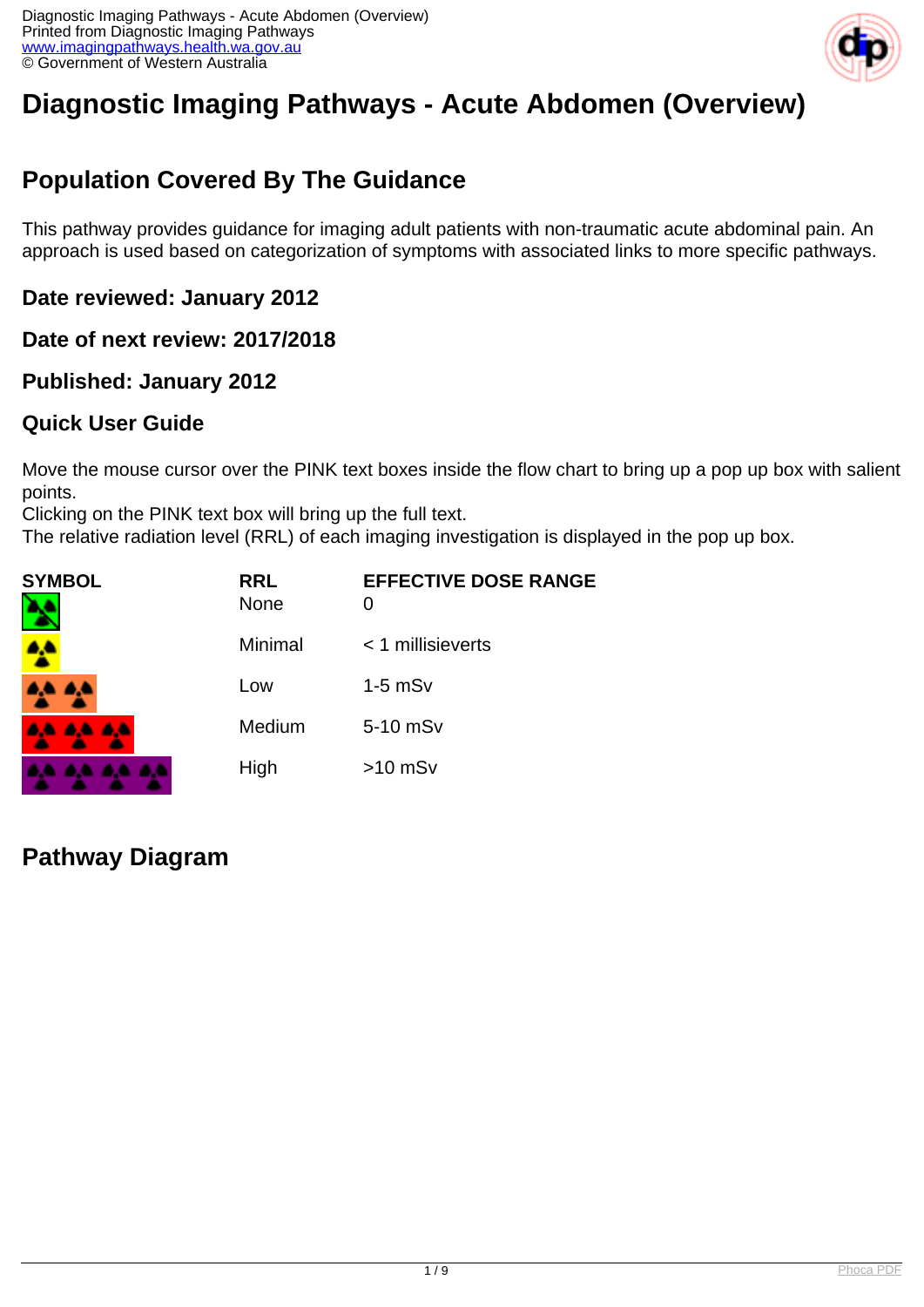

## **Image Gallery**

Note: These images open in a new page

## **1a Small Bowel Obstruction**

Image 1a (Plain radiograph, Supine view): Multiple dilated loops of small bowel.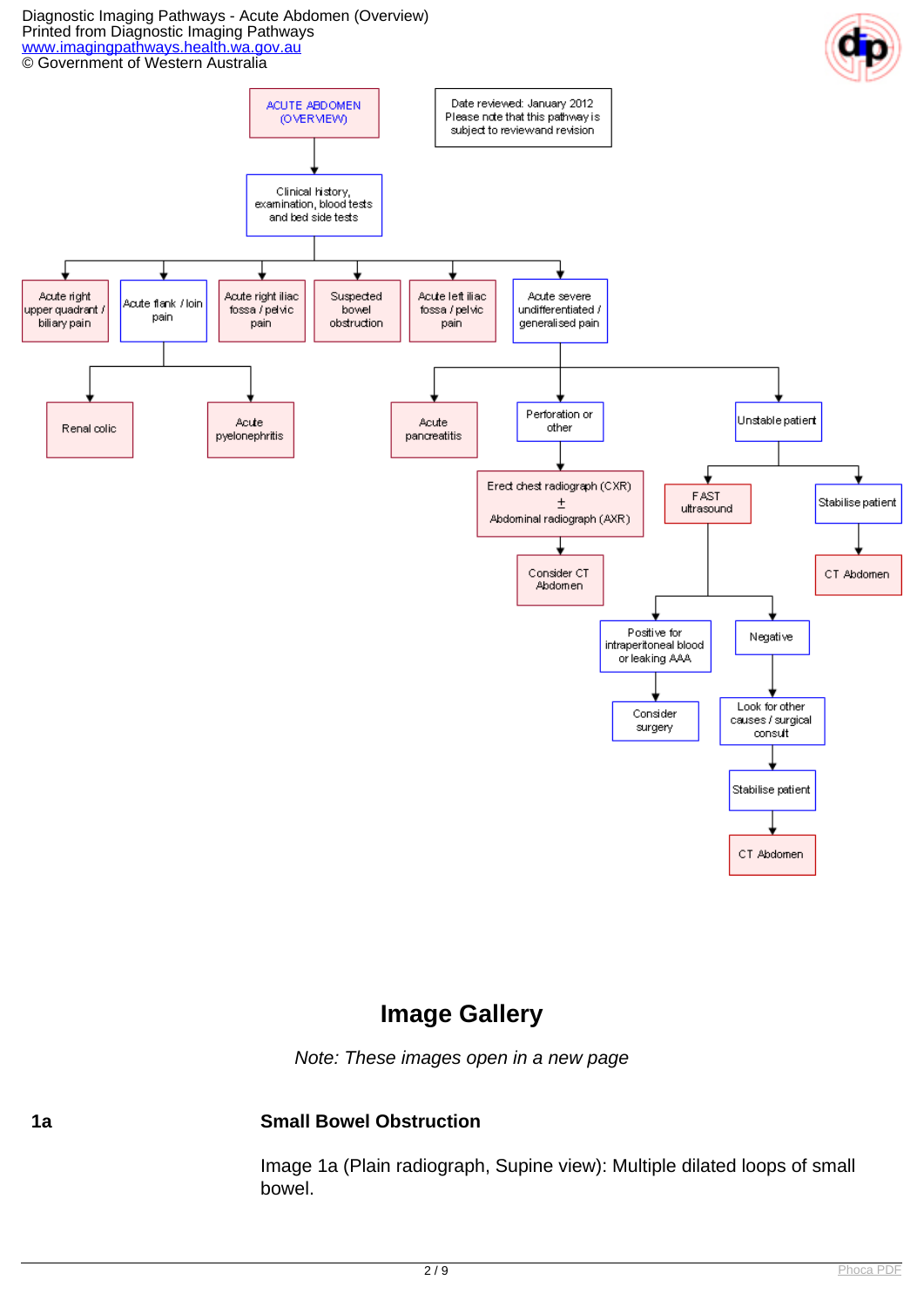





**1b** Image 1b (Plain radiograph, Erect view): Multiple dilated loops of small bowel with air-fluid levels and "string of pearls" sign indicating a mechanical small bowel obstruction.

#### **2a Incarcerated Small Bowel Hernia**

Image 2a (Plain radiograph): Multiple dilated loops of small bowel in the upper abdomen.



**2b** Image 2b (Plain radiograph): Lower abdominal film showing increased density in the right obturator foramen.



**2c** Image 2c (Computed Tomography): Coronal view of the same patient demonstrating an incarcerated small bowel. Dilated proximal loops of small bowel enter a large right inguinal hernia. The distal small bowel loop exiting the hernia is collapsed.



**2d Image 2d (Computed Tomography): Axial view showing the dilated small** bowel loop in the right inguinal hernia (arrow).



#### **3 Malignant Small Bowel Obstruction**

Image 3 (Small bowel enteroclysis): Small bowel obstruction due to a serosal metastasis (arrow).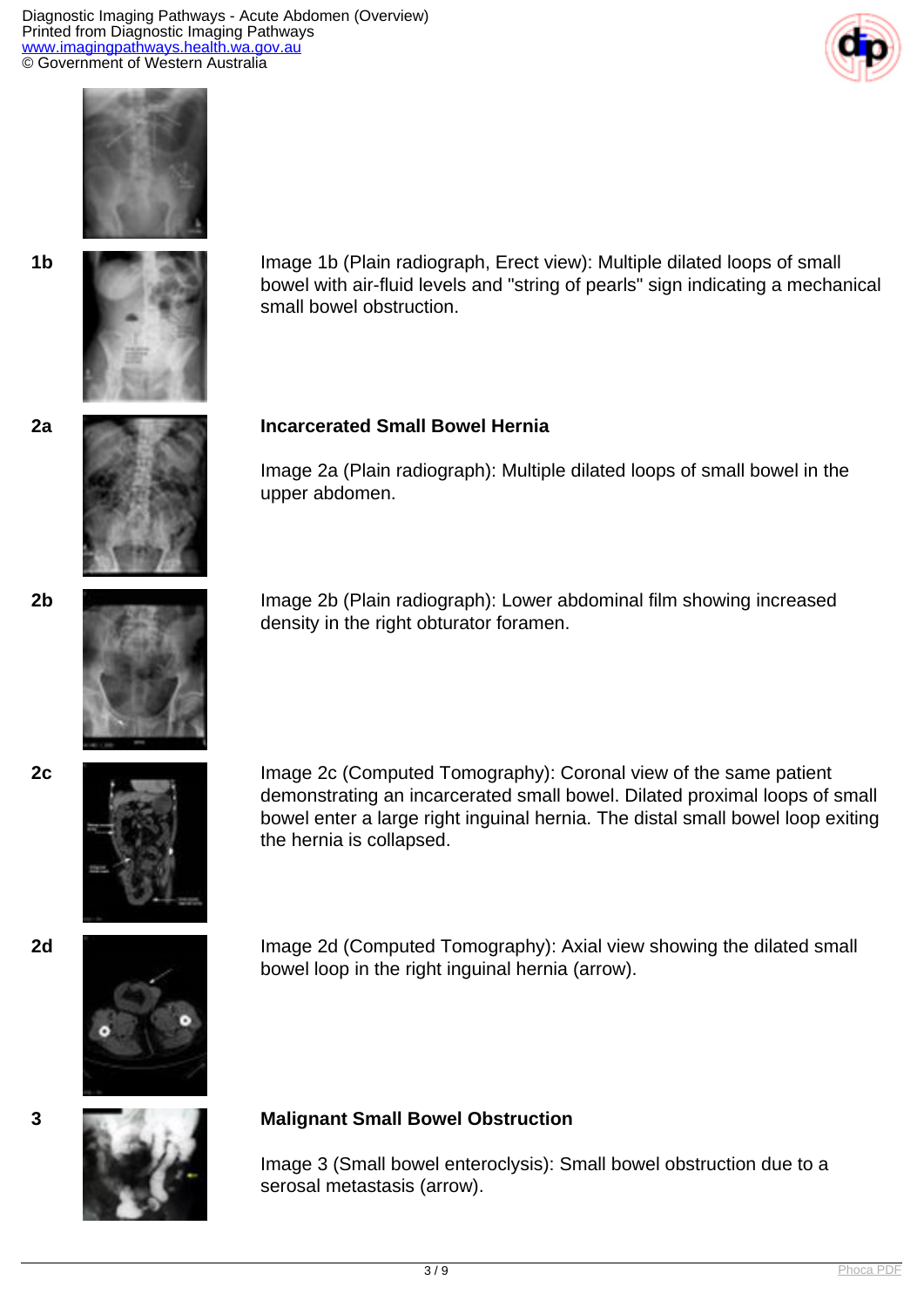



Image 4 (Plain radiograph): Multiple loops of distended small bowel with air in the biliary tree (arrow).

#### **5 Gallstone Ileus**

Image 5 (Computed Tomography): A large gallstone (arrow) is impacted in the small bowel causing mechanical obstruction.

#### **6 Pneumoperitoneum**

Image 6 (Plain radiograph): Perforated bowel and pneumoperitoneum. The intraabdominal gas outlines the liver edge, gallbladder and falciform ligament.



#### **7 Pneumoperitoneum**

Image 7 (Plain radiograph, Lateral decubitus): Perforated bowel with pneumoperitoneum. The intraabdominal gas outlines the liver edge and chest wall.





## **8a Large Bowel Obstruction**

Image 8a (Plain radiograph): Distension of the caecum, ascending and transverse colon.



**8b** Image 8b (Computed Tomography): CT of the same patient showing marked caecal distension secondary to a constricting tumour (arrow).



#### **9a Colorectal Carcinoma**

Image 9a: A right hemicolectomy showing a large, ulcerated and exophytic caecal adenocarcinoma.

**9b** Image 9b (H&E, x2.5) and 9c (H&E, x10): Histological sections showing a moderately differentiated colorectal adenocarcinoma composed of malignant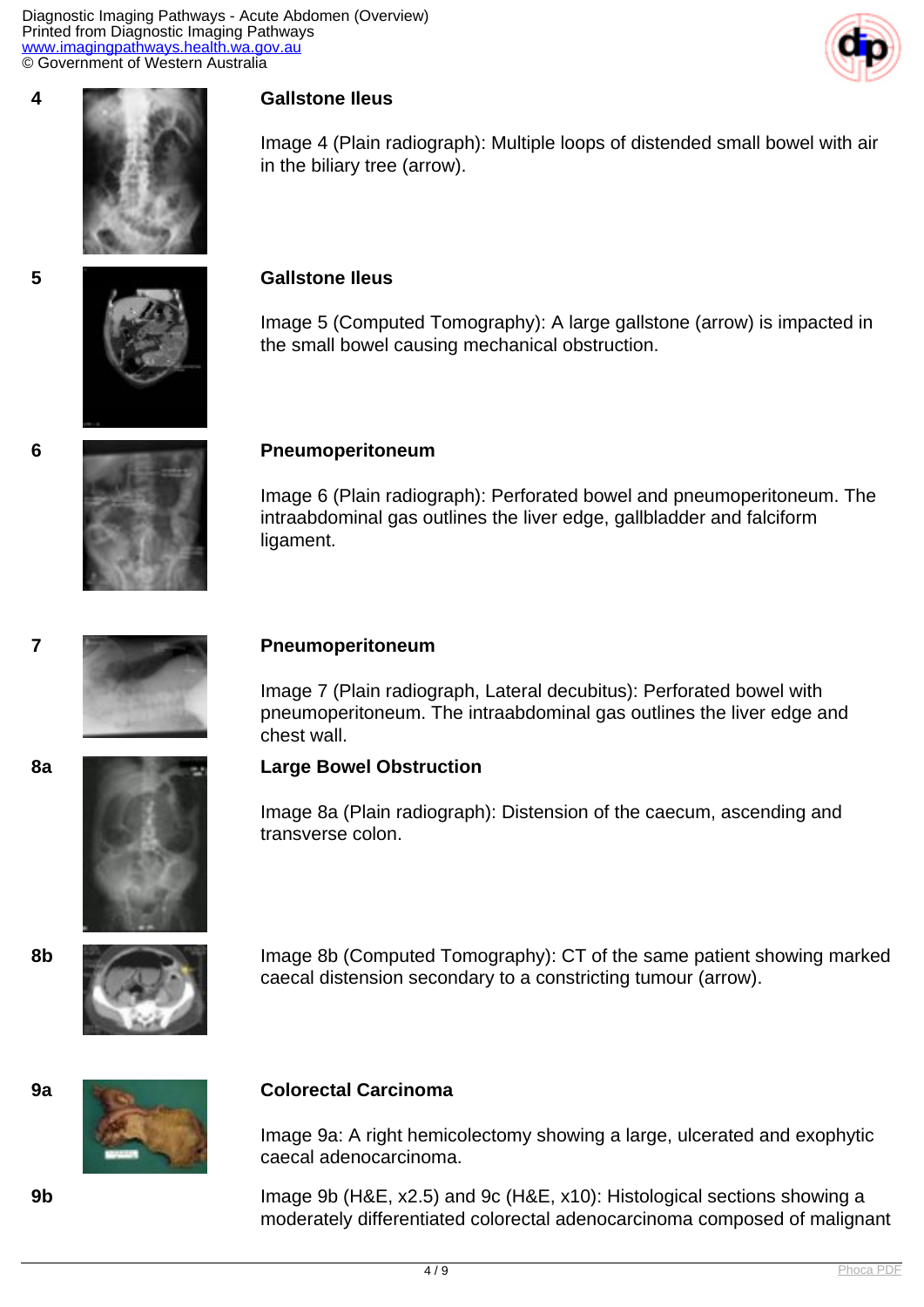



glands invading into the bowel wall (blue arrows). The glands are lined by cells showing marked nuclear atypia. Normal colonic mucosa is included for comparison (green arrow).







## **10 Caecal Volvulus**

Image 10 (Plain radiograph): Markedly distended loop of large bowel from a caecal volvulus.



### **11 Sigmoid Volvulus**

Image 11 (Plain radiograph): Markedly dilated loop of large bowel. The dense white line between the limbs (arrow) points to the origin of the volvulus.



### **12 Sigmoid Volvulus**

Image 12 (Computed Tomography): Sigmoid volvulus with the classical "swirl" sign representing the twisted sigmoid mesentery (arrow).

# **Teaching Points**

- An acute abdomen can be defined as severe, persistent abdominal pain of sudden onset that requires immediate surgical or medical review
- Plain Film Radiography (PFR) has limited efficacy in an unselected population with acute abdominal pain, as it rarely alters clinical management
- Utilising PFR for the assessment of 'non-specific abdominal pain' is unlikely to yield a positive finding. Significantly, unrelated or incidental pathology can be identified and alter clinical management erroneously
- Evidence and consensus indications for plain film radiography in the investigation of 'non-traumatic acute abdominal pain' include
	- Suspected bowel obstruction or ileus
	- Suspected bowel perforation
	- Ingested foreign body
	- Severe abdominal pain/tenderness of unknown origin requiring opiate analgesia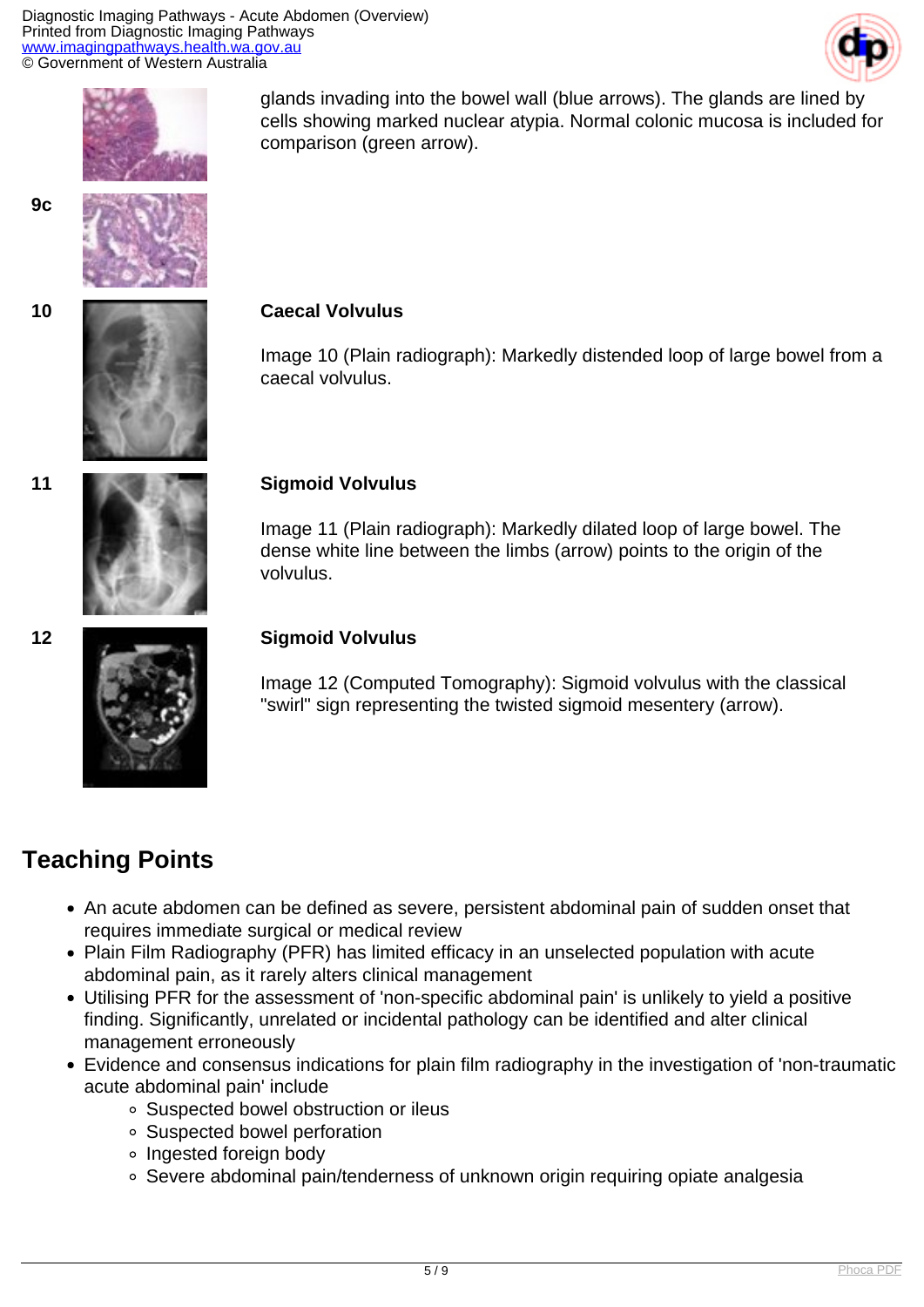

# **Non-Traumatic Abdominal Pain**

- An acute abdomen can be defined as severe, persistent abdominal pain of sudden onset that requires immediate surgical or medical review
- An initial differential diagnosis is established after careful history, examination, considered blood tests and bed-side tests. Below is a list of differential diagnosis, which by no means is comprehensive
	- Gall bladder related disease
	- Acute pancreatitis
	- Bowel obstruction
	- Visceral perforation
	- o Infection
	- Inflammatory
	- Gynaecological
	- Renal colic
	- Vascular
	- Referred pain pneumonia, acute coronary syndrome, musculoskeletal, genitalia (torsion of testis), neurogenic
	- Metabolic
	- Autoimmune
	- Functional irritable bowel syndrome
- Careful consideration should be given prior to requesting plain film radiography in the diagnostic alogorithm of an 'acute abdomen'. They are infrequently diagnostic, often non-specific and are usually normal. A normal abdominal plain film series, **DOES NOT** exclude significant disease and hence should not be used (in the absence of certain clinical indications) to ensure 'normality' [1](index.php?option=com_content&view=article&id=29&tab=References)

# **Indications for Abdominal Radiography**

- Despite the known limitations of indiscriminate plain film abdominal radiography (PFR) in the evaluation of acute abdominal pain, it is still used with high frequency in patients presenting with acute abdominal pain [1,2](index.php?option=com_content&view=article&id=29&tab=References#1)
- The ideal rate of PFR for acute abdominal pain should probably not exceed 10%, if indications for its use are stringently followed  $1$
- PFR has limited efficacy in an unselected population with acute abdominal pain, as it rarely alters clinical management [3,4](index.php?option=com_content&view=article&id=29&tab=References#3)
- Utilising PFR for the assessment of 'non-specific abdominal pain' is unlikely to yield a positive finding. Significantly, unrelated or incidental pathology can be identified and alter clinical management erroneously [5](index.php?option=com_content&view=article&id=29&tab=References#5)
- An erect abdominal radiograph, in most circumstances adds little additional diagnostic information [6,7](index.php?option=com_content&view=article&id=29&tab=References#6)
- The most likely clinical scenarios where PFR is likely to yield a finding that adds to or changes management includes; bowel obstruction, renal colic, bowel ischemia, and moderate-severe abdominal tenderness. [8](index.php?option=com_content&view=article&id=29&tab=References#8) Note in the case of renal colic, a more sensitive test (LDCT renal colic protocol) is currently recommended
- There are number of reasons to ensure PFR of the abdomen is requested appropriately
	- Indiscriminate use may identify incidental radiological abnormalities that are unrelated to the patients current presentation
		- Financial cost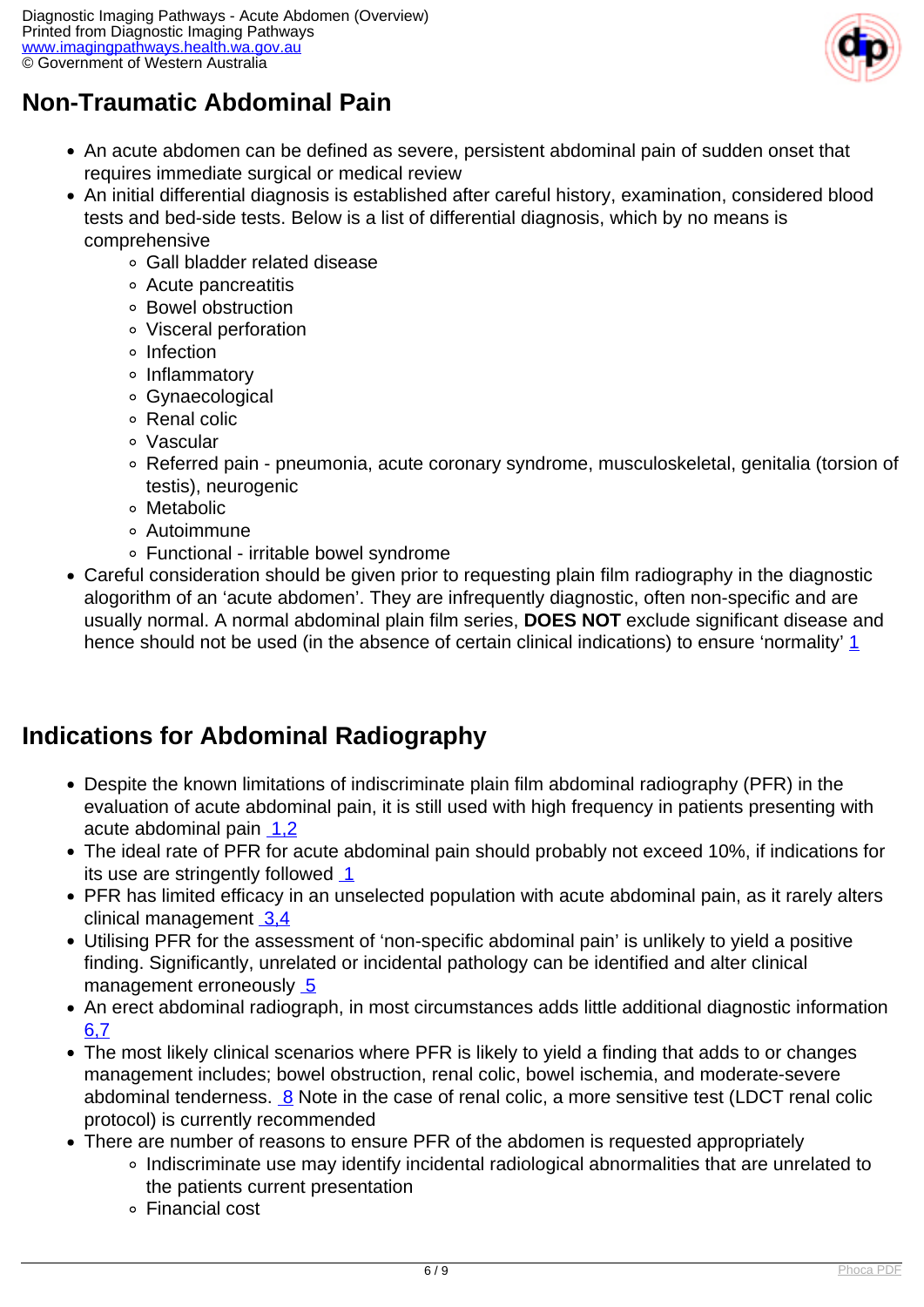

- Man power hours required in performing the test and its interpretation
- It is necessary for the referring practitioner to exclude pregnancy in female patients (appropriate age group), prior to radiation exposure
- Radiation exposure it should be noted that the radiation from one PFR series of the abdomen is equivalent to 30 chest radiographs [2](index.php?option=com_content&view=article&id=29&tab=References#2)
- **Therefore recognised indications for PFR of the abdomen** 
	- **Suspected bowel obstruction or ileus** 
		- Supine abdominal radiograph (AXR)
		- Erect abdominal radiograph (AXR)
		- $\bullet$   $\pm$  Erect chest radiograph (CXR) (lateral abdominal decubitus if patient unable to sit up)
		- **Suspected bowel perforation** 
			- Supine abdominal radiograph (AXR)
			- Erect abdominal radiograph (AXR)
			- $\blacksquare$   $\pm$  Erect chest radiograph (CXR) (lateral abdominal decubitus if patient unable to sit up)
		- **Ingested foreign body** 
			- Supine abdominal radiograph (AXR)
		- **Severe abdominal pain / tenderness of unknown origin requiring opiate analgesia**
			- Supine abdominal radiograph (AXR)
			- Erect abdominal radiograph (AXR)
			- $\bullet$   $\pm$  Erect chest radiograph (CXR) (lateral abdominal decubitus if patient unable to sit up)

# **References**

References are graded from Level I to V according to the Oxford Centre for Evidence-Based Medicine, Levels of Evidence. [Download the document](http://www.cebm.net/wp-content/uploads/2014/06/CEBM-Levels-of-Evidence-2.1.pdf)

- 1. Anyanwu A, Moalypour S. **Are abdominal radiographs still over-utilised in the assessment of acute abdominal pain? A district general hospital audit.** J R Coll Surg Edin. 1998;43:267-70. (Level IV evidence)
- 2. Morris-Stiff G, Stiff R, Morris-Stiff H. **Abdominal radiograph requesting in the setting of acute abdominal pain: temporal trends and appropriateness of requesting.** Ann R Coll Surg Eng. 2006;88:270-4. (Level IV evidence)
- 3. Boleslawski E, Panis Y, Benoist S et al. **Plain Abdominal radiography as a routine procedure for acute abdominal pain of the right lower quadrant: Prospective Evaluation.** World J Surg. 1999;23:262-4. (Level II evidence). [View the reference](http://www.ncbi.nlm.nih.gov/sites/entrez?orig_db=PubMed&db=PubMed&cmd=Search&TransSchema=title&term=Plain%20Abdominal%20radiography%20as%20a%20Routine%20Procedure%20for%20acute%20abdominal%20pain%20of%20the%20right%20lower%20quadrant%3A%20Prospective%20Evaluation%20)
- 4. Stower M, Amar S, Mikulin J et al. **Evaluation of the plain abdominal X-ray in the acute abdomen.** J Royal Soc of Med. 1985;75:630-3. (Level II evidence). [View the reference](http://www.ncbi.nlm.nih.gov/sites/entrez?orig_db=PubMed&db=PubMed&cmd=Search&TransSchema=title&term=Evaluation%20of%20the%20plain%20abdominal%20X-ray%20in%20the%20acute%20abdomen)
- 5. Campbell J, Gunn A. **Plain abdominal radiographs and acute abdominal pain.** Br J Surg. 1988;75:554-6. (Level IV evidence)
- 6. Hayward M, Hayward C, Ennis W et al. **A pilot evaluation of radiography of the acute abdomen.** Clin Radiol. 1984;35:289-91. (Level IV evidence)
- 7. Lacey G, Wignall B, Bradbrooke S et al. **Rationalising abdominal radiography in the accident and Emergency Department.** Clin Radiol. 1980;31:453-5. (Level III evidence)
- 8. Eisenberg R, Heineken P, Hedgcock M et al. **Evaluation of plain abdominal radiographs in the diagnosis of abdominal pain.** Ann Surg. 1983;197:464-9. (Level II evidence). [View the](http://www.ncbi.nlm.nih.gov/sites/entrez?Db=PubMed&Cmd=ShowDetailView&TermToSearch=6830353&ordinalpos=1&itool=EntrezSystem2.PEntrez.Pubmed.Pubmed_ResultsPanel.Pubmed_RVDocSum) [reference](http://www.ncbi.nlm.nih.gov/sites/entrez?Db=PubMed&Cmd=ShowDetailView&TermToSearch=6830353&ordinalpos=1&itool=EntrezSystem2.PEntrez.Pubmed.Pubmed_ResultsPanel.Pubmed_RVDocSum)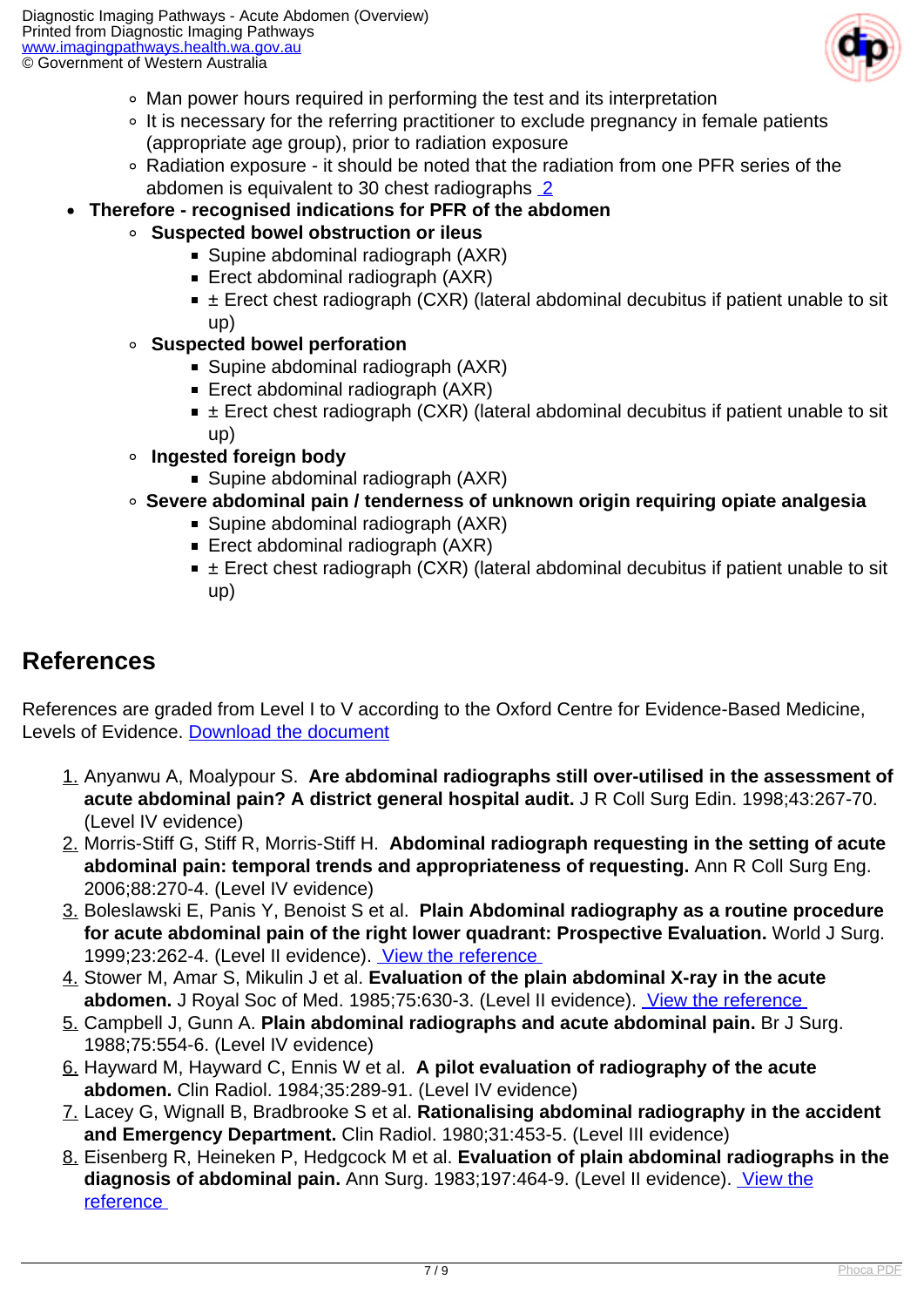

## **Information for Consumers**

| <b>Information from this website</b>                                                                                                                                      | <b>Information from the Royal</b><br><b>Australian and New Zealand</b><br><b>College of Radiologists' website</b>                                                                                                                                                                                                                                                              |
|---------------------------------------------------------------------------------------------------------------------------------------------------------------------------|--------------------------------------------------------------------------------------------------------------------------------------------------------------------------------------------------------------------------------------------------------------------------------------------------------------------------------------------------------------------------------|
| <b>Radiation Risks of X-rays and Scans</b><br><b>Computed Tomography (CT)</b><br><b>Ultrasound</b><br><b>Chest Radiograph (X-ray)</b><br><b>Plain Radiography (X-ray)</b> | <b>Computed Tomography (CT)</b><br><b>Contrast Medium (Gadolinium versus</b><br>lodine)<br><b>Gadolinium Contrast Medium</b><br><b>Iodine-Containing Contrast Medium</b><br><b>Plain Radiography/X-rays</b><br><b>Radiation Risk of Medical Imaging During</b><br>Pregnancy<br><b>Radiation Risk of Medical Imaging for</b><br><b>Adults and Children</b><br><b>Ultrasound</b> |

## **Copyright**

© Copyright 2015, Department of Health Western Australia. All Rights Reserved. This web site and its content has been prepared by The Department of Health, Western Australia. The information contained on this web site is protected by copyright.

### **Legal Notice**

Please remember that this leaflet is intended as general information only. It is not definitive and The Department of Health, Western Australia can not accept any legal liability arising from its use. The information is kept as up to date and accurate as possible, but please be warned that it is always subject to change

## **File Formats**

.

Some documents for download on this website are in a Portable Document Format (PDF). To read these files you might need to download Adobe Acrobat Reader.